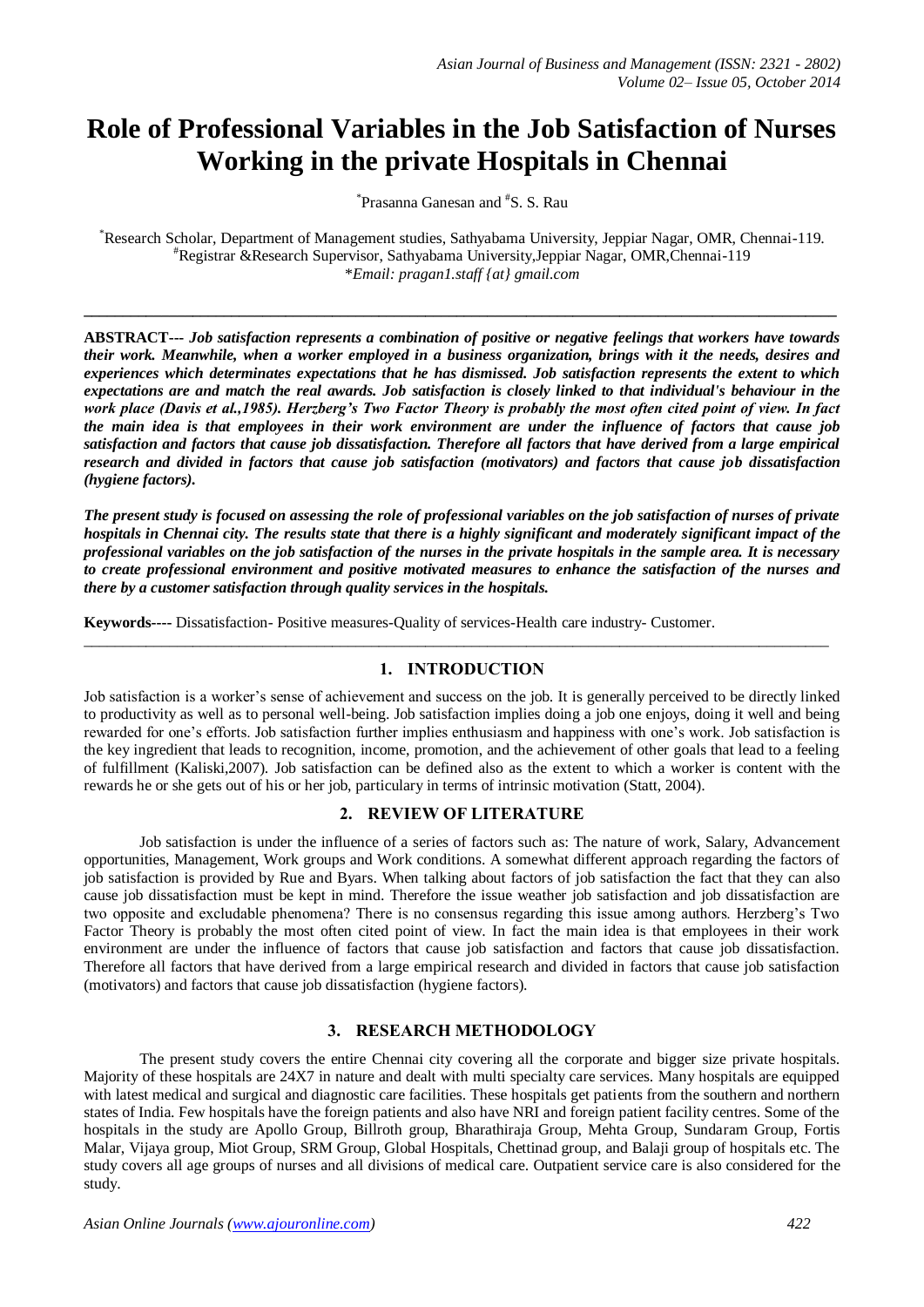# **Objectives of the Study**

- 1. To study the demographic profile of nurses in the sample area.
- 2. To study the professional variables affecting the job satisfaction of nurses of private hospitals in the sample area.

# **Hypothesis**

- 1. H1: Demographical variables (personal) have a direct significant effect on job satisfaction of nurses in private hospitals.
- 2. H2: professional variables have a direct significant effect on job satisfaction of nurses in private hospitals.

**Questionnaire** Questionnaire was validated in respective sector and with the help of pilot surveys and recommendations was incorporated in the questionnaires. For the purpose of the present study, primary data has been used. The primary data was obtained through direct communication with the respondents through a structured questionnaire.

| <b>Table 1 Distribution of sample on the basis of working department</b> |           |            |                  |  |  |  |  |  |  |
|--------------------------------------------------------------------------|-----------|------------|------------------|--|--|--|--|--|--|
| <b>Working department</b>                                                | Frequency | Percentage | Valid percentage |  |  |  |  |  |  |
| General- out patient service                                             | 161       | 31.4       | 31.4             |  |  |  |  |  |  |
| Casualty                                                                 | 110       | 21.5       | 21.5             |  |  |  |  |  |  |
| ICU                                                                      | 151       | 29.5       | 29.5             |  |  |  |  |  |  |
| Ward and in patient                                                      | 90        | 17.6       | 17.6             |  |  |  |  |  |  |
| Total                                                                    | 512       | 100.0      | 100.0            |  |  |  |  |  |  |

# **Table 1 Distribution of sample on the basis of working department**

Source: Primary data/ Structured Questionnaire/Private hospitals/Chennai/Jan-Dec 2013.

It is noted from the table 1 that the sample distribution of nurses on the basis of department of work is observed as follows. 31.4 percent of the nurses are in general and outpatient service, 29.5 percent are in ICU services, 21.5 percent are in casualty and 17.6 percent are in ward and inpatient services. It indicates the requirement of nurses in different departments of an hospital on the basis of nature of treatment and urgency. The alarming figure here is the requirement of nurses in casualty and ICU departments. It indicates the increasing number of casualties in the hospitals and the specialized nursing services and medical services. The state of public health can be estimated based on the above and it is advisable to have check on the health of the individuals from time to time. Preventive measures on casualty can be reduced. The ICU and casualty nurses may be having more work pressure and there by some amount of stress at work. If the level of positive stress is exhausted, the negative job satisfaction may start. In general, hospitals compensate the workloads with both monetary and non monetary benefits from time to time. Work load and compensation for the hard work are two important aspects indicate the job satisfaction. It is advisable to have a balanced approach of work load and compensation for the same can help in improving the job satisfaction of nurses in hospitals.

| <b>Table 2 Distribution of sample on the basis of marital status</b> |           |                   |                  |  |  |  |  |  |  |
|----------------------------------------------------------------------|-----------|-------------------|------------------|--|--|--|--|--|--|
| <b>Marital status</b>                                                | Frequency | <b>Percentage</b> | Valid percentage |  |  |  |  |  |  |
| Married                                                              | 351       | 68.6              | 68.6             |  |  |  |  |  |  |
| Unmarried                                                            | 161       |                   | 31.4             |  |  |  |  |  |  |
| Total                                                                | 512       | 100.0             | 100.0            |  |  |  |  |  |  |

# **Table 2 Distribution of sample on the basis of marital status**

Source: Primary data/ Structured Questionnaire/Private hospitals/Chennai/Jan-Dec 2013.

It is observed from the table 2 that 68.6 percent of the nurses working in private hospitals are married and the remaining 31.4 percent of them are unmarried. The marital status is one of the major factors influencing the job satisfaction in any one of the fields. It is due to increased number of responsibilities along with marriage. The work life and personal life balancing is required from the nurse's end. Similarly, some amount of concession at work for the married ones may help in boosting the confidence levels among the nurses and there by the level of job satisfaction may goes up from time to time.

**Table 3 Distribution of sample on the basis of suitability of the job**

| Table of Distribution of sample on the basis of suitablity of the job |           |                   |                  |  |  |  |  |  |  |
|-----------------------------------------------------------------------|-----------|-------------------|------------------|--|--|--|--|--|--|
| Suitability of the job                                                | Frequency | <b>Percentage</b> | Valid percentage |  |  |  |  |  |  |
| Perfectly suited                                                      | 120       | 23.4              | 23.4             |  |  |  |  |  |  |
| Suitable to a considerable extent                                     | 271       | 52.9              | 52.9             |  |  |  |  |  |  |
| Suitable to some extent                                               | 121       | 23.6              | 23.6             |  |  |  |  |  |  |
| Total                                                                 | 512       | 100.0             | 100.0            |  |  |  |  |  |  |

Source: Primary data/ Structured Questionnaire/Private hospitals/Chennai/Jan-Dec 2013.

It is noted from the table 3 that 52.9 percent of the nurses in the sample indicated the job suitability to them as suitable to a considerable extent, another r23.4 percent indicates as perfectly suited and finally 23.6 percent quoted as suitable to some extent among the sample. The suitability of the job and the level of job satisfaction have some relation in the work places. The nature of job, the suitability, working conditions and climate are some of the factors influencing job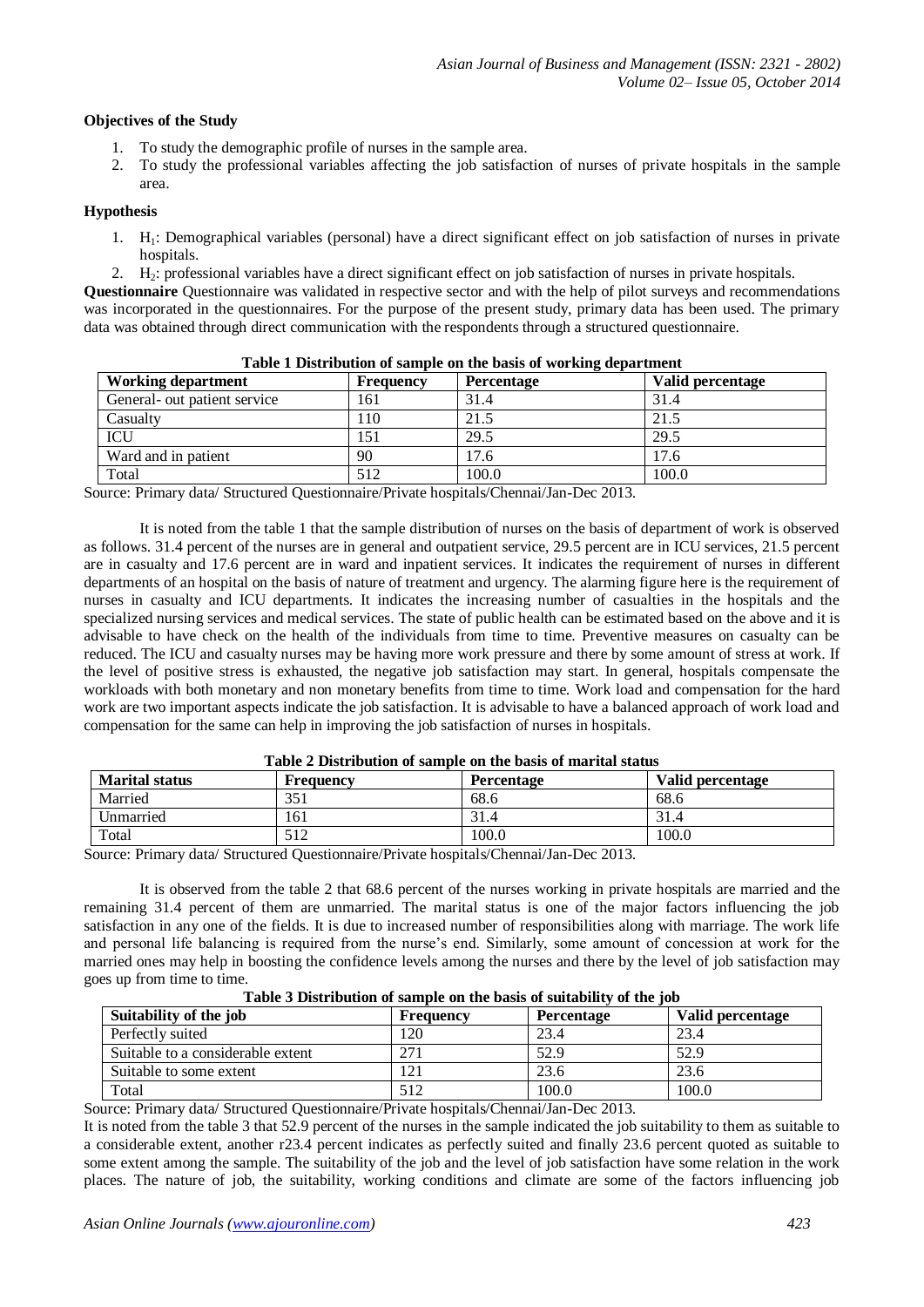satisfaction. The more suitable the job leads to higher levels of job satisfaction. It is necessary to have suitability of the job in order to improve the level of job satisfaction.

| Table + Distribution of sample on the basis of level of management |           |                   |                  |  |  |  |  |  |  |
|--------------------------------------------------------------------|-----------|-------------------|------------------|--|--|--|--|--|--|
| Level of management                                                | Frequency | <b>Percentage</b> | Valid percentage |  |  |  |  |  |  |
| Lower level                                                        | 311       | 60.7              | 60.7             |  |  |  |  |  |  |
| Middle level                                                       | 165       | 32.2              | 32.2             |  |  |  |  |  |  |
| Senior level                                                       | 36        |                   |                  |  |  |  |  |  |  |
| Total                                                              | 512       | 100.0             | 100.0            |  |  |  |  |  |  |

**Table 4 Distribution of sample on the basis of level of management**

Source: Primary data/ Structured Questionnaire/Private hospitals/Chennai/Jan-Dec 2013.

It is noted from the table 4 that 60.7 percent of the nurses working in the private hospitals in the sample area are working in bottom level management, 32.2 percent are in the middle level management and the 7 percent are in the top level positions. It indicates that the strong bottom level force to manage shop floor operations from time to time. It also indicates that the low span of control at bottom level and moderate span of control at middle level is observed. It is appreciable to have junk and sufficient number of nurses at bottom level for effective ground operations. Having more number of nurses at bottom level can ease the job of every one and lesser level of work pressure and stress can help in improving the job satisfaction. In a way, the number of staff and the job satisfaction is correlated. In this way the sample area, indicates the favorable bottom level work environment by having sufficient level of nurses to manage the medical and paramedical services to the patients from time to time in a relaxed and professional manner. Such hygiene factors can help to improve the job satisfaction of the nurses from time to time along with motivators.

#### **Table 5 Distribution of sample on the basis of degree of interpersonal relations**

| State of interpersonal relations | <b>Frequency</b> | Percentage | Valid percentage |
|----------------------------------|------------------|------------|------------------|
| Extremely good                   | 100              | 19.5       | 19.5             |
| Good                             | 291              | 56.8       | 56.8             |
| Good to some extent              | 12i              | 23.6       | 23.6             |
| Total                            | 512              | 100.0      | 100.0            |

Source: Primary data/ Structured Questionnaire/Private hospitals/Chennai/Jan-Dec 2013.

#### **Table 6 Descriptive of the variables indicating factors influencing professional job satisfaction along with mean and SD**

| <b>Factors influencing Professional job satisfaction</b> | <b>Mean</b> | <b>SD</b> |
|----------------------------------------------------------|-------------|-----------|
| Mutual communication                                     | 3.78        | 1.290     |
| Personal growth                                          | 3.58        | 1.395     |
| Communication with doctors                               | 4.14        | 1.014     |
| Work organization                                        | 3.54        | 1.402     |
| Amount of autonomy                                       | 3.77        | 1.300     |
| Leisure time                                             | 3.66        | 1.409     |
| Working conditions                                       | 3.52        | 1.425     |
| Nature of work                                           | 3.74        | 1.342     |
| Role of immediate boss                                   | 3.78        | 1.302     |
| Work load                                                | 3.89        | 1.195     |
| Self expression                                          | 3.95        | 1.251     |
| Career prospects                                         | 3.58        | 1.409     |
| Financial security                                       | 3.92        | 1.205     |
| Job security                                             | 3.78        | 1.393     |

Source: Primary data/ Structured Questionnaire/Private hospitals/Chennai/Jan-Dec 2013.

It is observed from 5 that, 56.8 percent of the nurses stated their interpersonal relations as good, 23.6 percent indicated as good to some extent and 19.5 percent indicated as extremely good. Interpersonal relations are one among the hygiene factors in determining the level of job satisfaction. It is noted that more than 75 percent of the nurses in the sample area indicated their level of interpersonal relations is good and there by the level of job satisfaction is supposed to be good to the same extent. It is advisable to maintain good level of interpersonal relationships for the effective and favorable work environment. Interpersonal relations help the individuals to understand the environment and to take good and reliable decisions from time to time. On the other hand it is interpersonal relations helps to learn by listening and observation. Interpersonal relations bring lot of enlightenment among the employees and thereby performance of the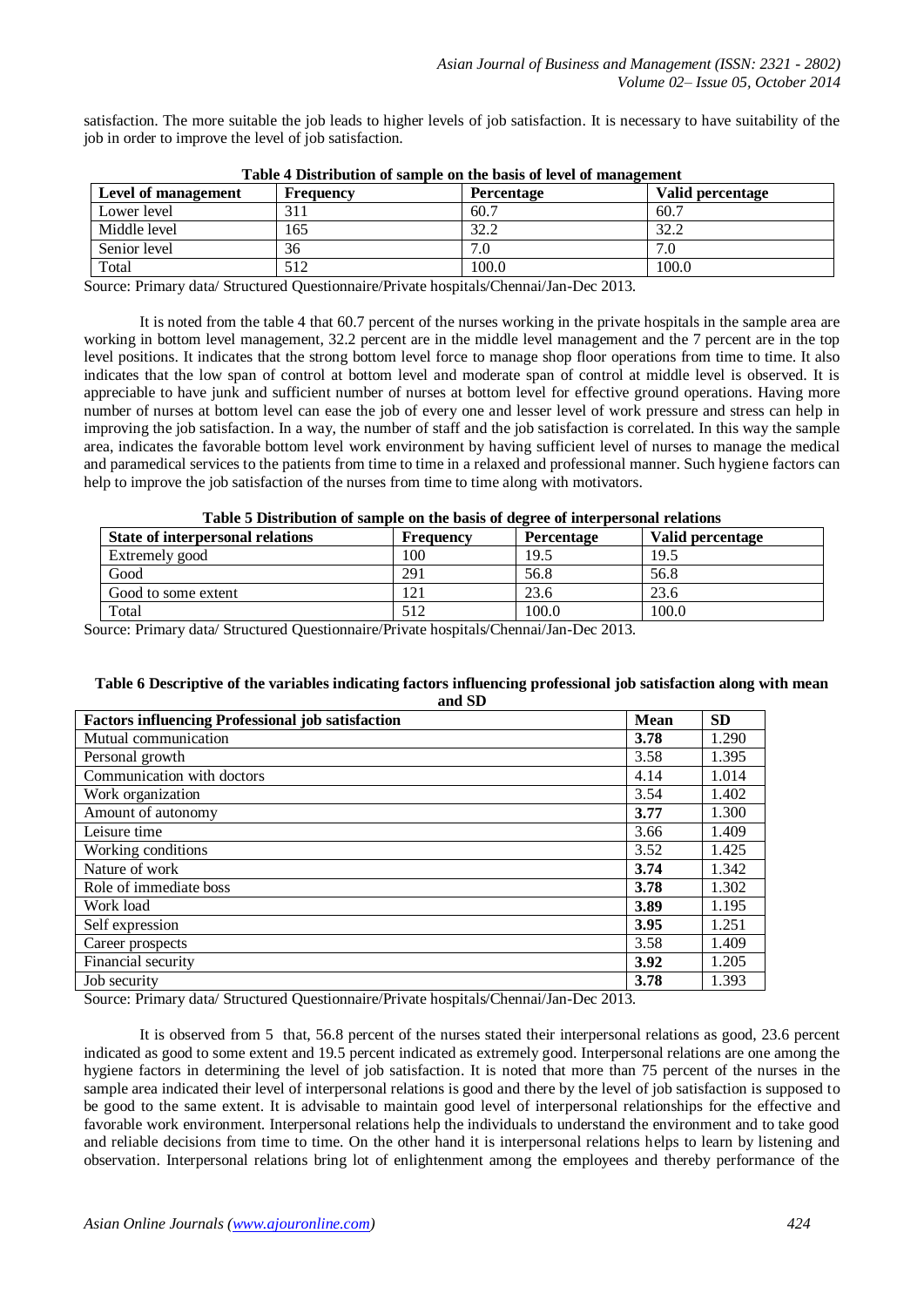individuals becomes easy. In medical industry and in hospitals majority of the work requires lot of co-ordination and communication.

It is noted from the above table 6, that the professional factors influencing the level of job satisfaction along with the mean scores and the weightage s are as follows. The primary professional variables affecting the level of job satisfaction among the nurses working in private hospitals observed in the sample survey are, mutual communication among the peers with the mean score of 3.78, amount of autonomy with the mean score of 3.77, nature of work with the mean score of 3.74, role of immediate boss with the mean score of 3.78, self-expression with the mean scores of 3.95, financial security with the mean score of 3.92 and job security with the mean score of 3.78 respectively.

# **Inferential statistical analysis:**

#### **Hypothesis-I**

**Ho:** There is no significant difference between the perceptions of permanent and temporary nurses with regard to factors influencing job satisfaction in private hospitals**.**

#### **Table 7 showing the t-test results showing the perceptional differences between the nurses with regard to factors influencing job satisfaction of nurses**

|                                               | Type of employment |           |                  |           |         |                |
|-----------------------------------------------|--------------------|-----------|------------------|-----------|---------|----------------|
| Factors influencing job satisfaction of       | Permanent          |           | <b>Temporary</b> |           |         |                |
| nurses in private hospitals                   | <b>Mean</b>        | <b>SD</b> | Mean             | <b>SD</b> | t-value | <b>P</b> value |
| Profession factors affecting job satisfaction | 52.99              | 5.43      | 51.83            | 5.97      | 2.146   | $0.320*$       |

Source: Primary data/ Structured Questionnaire/Private hospitals/Chennai/Jan-Dec 2013.

\*\*- indicates highly significant at 1% level of significance; \*- represents significant at 5% level of significance. NSindicates not significant at 5% level of significance.

Since P value is less than 0.05, the null hypothesis, There is no significant difference between the perceptions of permanent and temporary nurses with regard to factors influencing job satisfaction in private hospitals is rejected at 5% level of significance. Hence, it is concluded that, there is a significant difference between the perceptions of permanent and temporary nurses with regard to factors influencing job satisfaction in private hospitals with regard to the dimension of professional factors among the sample.

Based on the mean value, it is noted that the level of job satisfaction is high among the permanent nurses when compare to the temporary nurses working in the private hospitals in Chennai city. It may be due to the type of facilities and the benefits given to permanent nurses are better than the others in the sample survey. The improved level of life style and working conditions, the fringe benefits can be provided to enhance the level of job satisfaction among the nurses in private hospitals in the sample area.

#### **Hypothesis-II**

**Ho:** There is no significant difference between the perceptions of nurses working in different leadership styles with regard to factors influencing job satisfaction in private hospitals**.**

#### **Table 8 showing the t-test results showing the perceptional differences between the nurses with regard to factors influencing job satisfaction of nurses**

|                                               | <b>Leadership style</b> |           |                   |           |         |                |
|-----------------------------------------------|-------------------------|-----------|-------------------|-----------|---------|----------------|
| Factors influencing job satisfaction of       | <b>Autocratic</b>       |           | <b>Democratic</b> |           |         |                |
| nurses in private hospitals                   | <b>Mean</b>             | <b>SD</b> | Mean              | <b>SD</b> | t-value | <b>P</b> value |
| Profession factors affecting job satisfaction | 51.43                   | 6.35      | 53.12             | 5.24      | 3.079   | $0.002**$      |

Source: Primary data/ Structured Questionnaire/Private hospitals/Chennai/Jan-Dec 2013.

\*\*- indicates highly significant at 1% level of significance; \*- represents significant at 5% level of significance. NSindicates not significant at 5% level of significance.

Since P value is less than 0.01, the null hypothesis, There is no significant difference between the perceptions of nurses working in different leadership styles with regard to factors influencing job satisfaction in private hospitals is rejected at 1% level of significance. Hence, it is concluded that, there is a highly significant difference between the perceptions of nurses working in different leadership styles with regard to factors influencing job satisfaction in the dimensions professional factors related to nurses in private hospitals. Based on the mean value, it is noted that the level of job satisfaction is high when compared to others among the nurses working in the hospitals where democratic management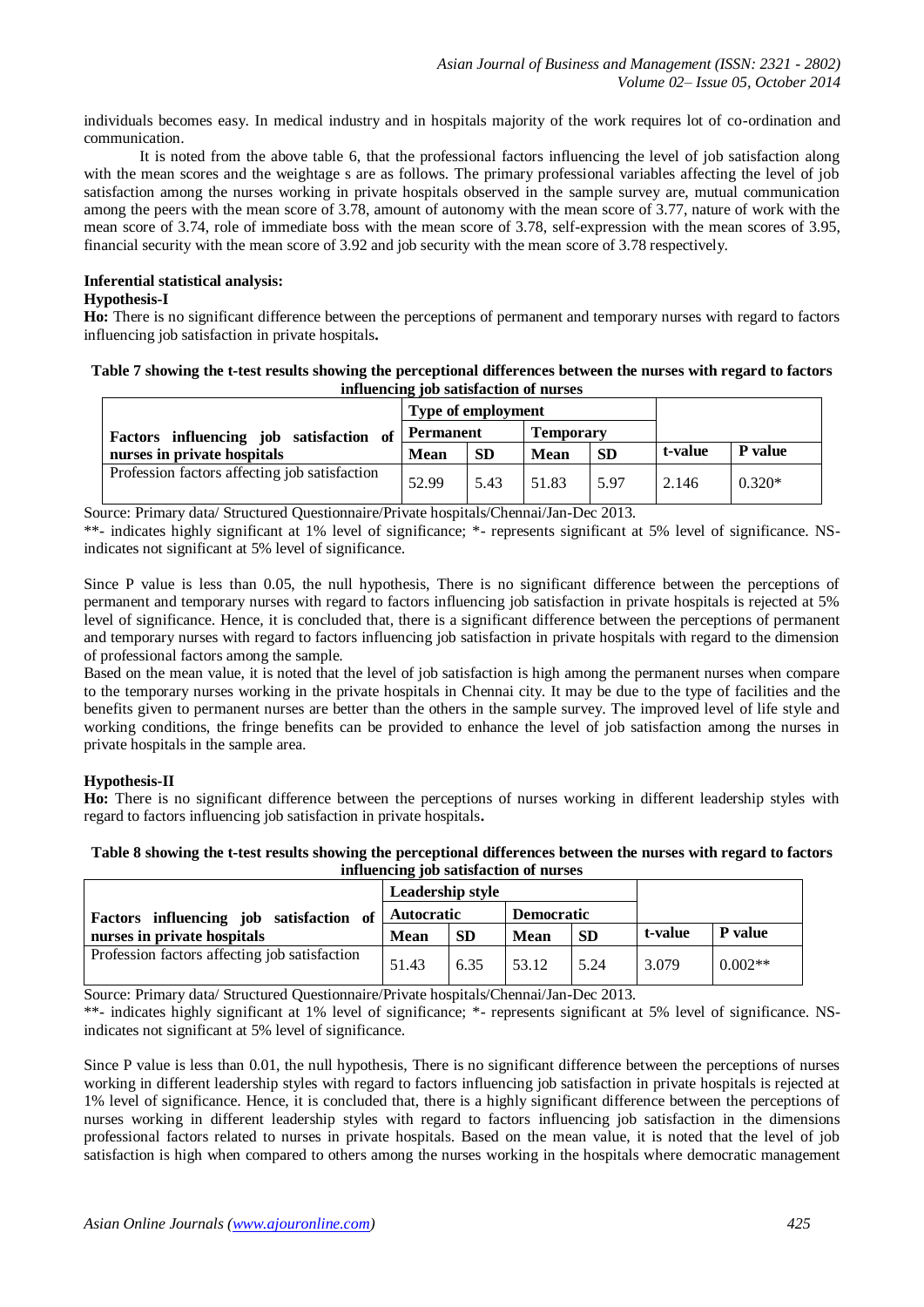style is observed among the sample. It may be due to the democratic set up gives opportunity to act independently and to have freedom to express. It is behavioral in nature and influences to a greater level when compared to others.

# **Hypothesis-III**

*Null Hypothesis:* There is no significant difference between the age groups with regard to the various dimensions of factors affecting job satisfaction among nurses in private hospitals.

**Table: 9: ANOVA Table showing the relationship between the age groups and the perceptions factors influencing job satisfaction among nurses**

|                                                         |           | Age Group in years |        |         |           |        | F value | P value            |
|---------------------------------------------------------|-----------|--------------------|--------|---------|-----------|--------|---------|--------------------|
|                                                         |           | Below              |        |         |           | Above  |         |                    |
| Factors influencing job satisfaction                    |           | 20                 | 21-30  | $31-40$ | $41 - 50$ | 50     |         |                    |
| Profession factors affecting job   Mean<br>satisfaction |           | 49.38              | 52.41  | 53.27   | 54.84     | 51.43  | 10.566  | $0.000*$<br>$\ast$ |
|                                                         | <b>SD</b> | (6.87)             | (5.07) | (5.04)  | (5.59)    | (5.21) |         |                    |

Since p value is less than 0.001, the null hypothesis, There is no significant difference between the age groups with regard to the various dimensions of work environment and climate variables, professional variables and organizational factors affecting job satisfaction among nurses in private hospitals is rejected at 1% level of significance. Hence, it is concluded that, there is a highly significant difference between the age groups with regard to the various dimension professional variables affecting job satisfaction among nurses in private hospitals.Based on the mean value, it is observed that the high level of job satisfaction is observed among the nurses belongs to the age group of 45-50 years when compared to others in the sample. It may be due to higher level of professional experience and the level of management and adopted to the nature of work and the management style. For other, it is a matter of time and experience to adapt to the situation and work culture.

# **Hypothesis-IV**

*Null Hypothesis:* There is no significant difference among the nurses with different levels of educational qualification with regard to the various dimensions of factors affecting job satisfaction among nurses in private hospitals.

**Table: 10: ANOVA Table showing the relationship between the different levels of educational qualification holders and the perceptions on factors influencing job satisfaction among nurses**

|                                                  |           |            | Level of Education |        |             |        |       |                   |
|--------------------------------------------------|-----------|------------|--------------------|--------|-------------|--------|-------|-------------------|
|                                                  |           | Vocational |                    |        | Professiona | $F-$   |       |                   |
|                                                  |           | Diploma    | Course             | UG     | РG          |        | value | value             |
| Profession factors affecting<br>job satisfaction | Mean      | 50.63      | 52.60              | 52.5   | 53.15       | 54.81  | 6.631 | $.000*$<br>$\ast$ |
|                                                  | <b>SD</b> | (6.38)     | (5.65)             | (5.01) | (4.96)      | (5.34) |       |                   |

Since p value is less than 0.001, the null hypothesis, There is no significant difference among the nurses with different levels of educational qualification with regard to professional variables as factors affecting job satisfaction among nurses in private hospitals is rejected at 1% level of significance. Hence, it is concluded that, there is a highly significant difference among the nurses with different levels of educational qualification with regard to professional variables as factors affecting job satisfaction among nurses in private hospitals in the sample. Based on the mean value the level of job satisfaction is high among the nurses belongs to professionally qualified group. This is due to the kind of expertise and the level of experience in the field of activity.

# **Hypothesis-V**

*Null Hypothesis:* There is no significant difference among the nurses with different levels of experience with regard to the various dimensions of factors affecting job satisfaction among nurses in private hospitals.

**Table: 11: ANOVA Table showing the relationship between the different levels of experience holders and the perceptions on factors influencing job satisfaction among nurses**

| Factors influencing job                     | Experience in years |        |           |          |         |          |
|---------------------------------------------|---------------------|--------|-----------|----------|---------|----------|
| satisfaction                                | Below 5             | $5-10$ | $10 - 15$ | Above 15 | F-value | P value  |
| Profession<br>affecting job Mean<br>factors | 50.92               | 53.06  | 52.61     | 54.04    | 6.691   | $.000**$ |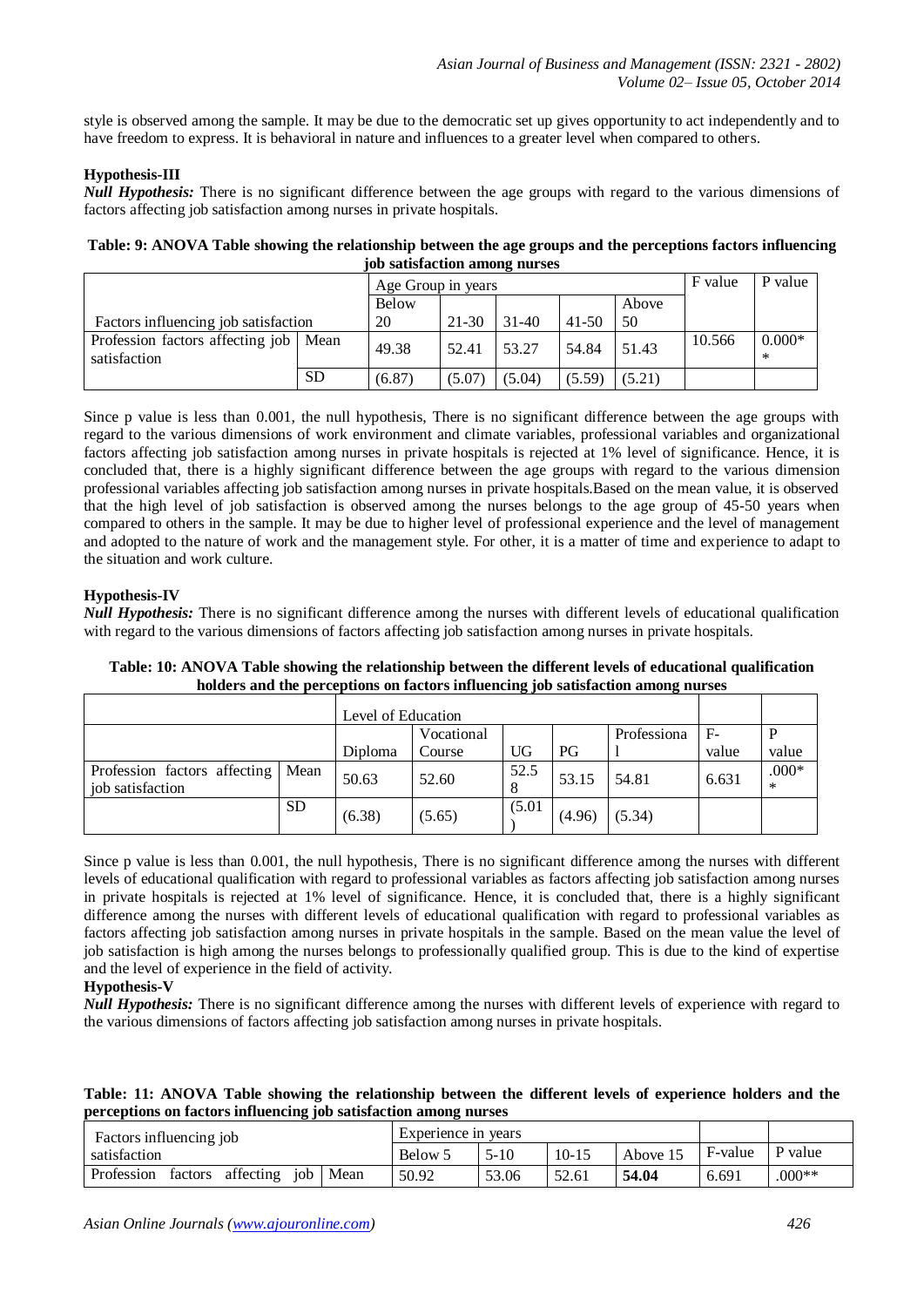| ctior<br>-sat<br>≏tac. |                  |                              |                    |        |      |  |
|------------------------|------------------|------------------------------|--------------------|--------|------|--|
|                        | $\alpha$ T<br>עט | $20^{\circ}$<br>$\mathbf{U}$ | $\bigcap$<br>10.LJ | (5.30) | 0.06 |  |

Since p value is less than 0.001, There is no significant difference among the nurses with different levels of experience and professional variables as factors affecting job satisfaction among nurses in private hospitals is rejected at 1% level of significance. Hence, it is concluded that, There is a highly significant difference among the nurses with different levels of experience and professional variables as factors affecting job satisfaction among nurses in private hospitals in Chennai city. Based on the mean value, it is noted that the high level of job satisfaction is observed among the nurses having more than 15 years of experience among the sample. It may be due to the level of expertise and the adopted to profession and the work environment. The other groups too fall in line with the experience and level of confidence improvement on the skill and expertise in the years to come. The trust and confident and support in learning can help them in gaining technical expertise related to the profession at the earliest possible time.

# **Hypothesis-VI**

*Null Hypothesis:* There is no significant difference among the nurses working in different departments with regard to the various dimensions of factors affecting job satisfaction among nurses in private hospitals.

| Table: 12: ANOVA Table showing the relationship among the nurses working in different departments with |
|--------------------------------------------------------------------------------------------------------|
| regard to the perceptions on factors influencing job satisfaction among nurses                         |

|                                                     |      | Department of Working |         |        |            |       |       |
|-----------------------------------------------------|------|-----------------------|---------|--------|------------|-------|-------|
|                                                     |      | General-              |         |        |            |       | P     |
|                                                     |      | out patient           | Casualt |        | Ward and   | Value | value |
| Factors influencing job satisfaction                |      | service               |         | ICU    | in patient |       |       |
| factors affecting job<br>Profession<br>satisfaction | Mean | 52.42                 | 53.08   | 52.30  | 53.07      | .666  | .573  |
|                                                     | SD   | (5.36)                | (5.88)  | (5.84) | (5.39)     |       |       |

Since p value is greater than 0.05, the null hypothesis there is no relationship between professional factors affecting level of job satisfaction among the nurses in the private hospitals in Chennai city is accepted at 5% level of significance. Hence, it is concluded that, there is no relationship between the working department and the factors affecting level of job satisfaction among the nurses in the private hospitals in Chennai city. Based on the mean value, professional variables and organizational variables affecting job satisfaction is high among the nurse working in the casualty department when compared to others in the sample. It may be due to continuous work pressure and critical and diligent nature makes them to exhaust in a speedy manner. This can overcome by providing in house refreshments and other relaxation facilities along with monetary benefits.

# **Hypothesis-VII**

*Null Hypothesis:* There is no significant difference among the nurses working in different levels of management with regard to the various dimensions of factors affecting job satisfaction among nurses in private hospitals.

**Table: 13: ANOVA Table showing the relationship among the nurses working in different levels of management with regard to the perceptions on factors influencing job satisfaction among nurses**

|                                                     |           | Factors influencing level of job Level of Management |                           |        |         |          |
|-----------------------------------------------------|-----------|------------------------------------------------------|---------------------------|--------|---------|----------|
| satisfaction                                        |           | Lower level                                          | Middle level Senior level |        | F value | P value  |
| Profession<br>factors affecting<br>job satisfaction | Mean      | 52.16                                                | 52.88                     | 55.69  | 6.776   | $.001**$ |
|                                                     | <b>SD</b> | (5.77)                                               | (5.17)                    | (5.34) |         |          |

Since p value is less than 0.001, the null hypothesis, There is no significant difference among the nurses working in different levels of management with regard to the various dimensions of factors affecting job satisfaction among nurses in private hospitals is rejected at 1% level of significance. Hence, it is concluded that, there is a highly significant difference among the nurses working in different levels of management with regard to the various dimensions of factors affecting job satisfaction among nurses in private hospitals. Based on the mean value, the nurses working in the senior level are perceived that the level of job satisfaction is highly affected through, professional variables and the organizational variables. It may be due to long hours of work duty and the managerial functions associated with the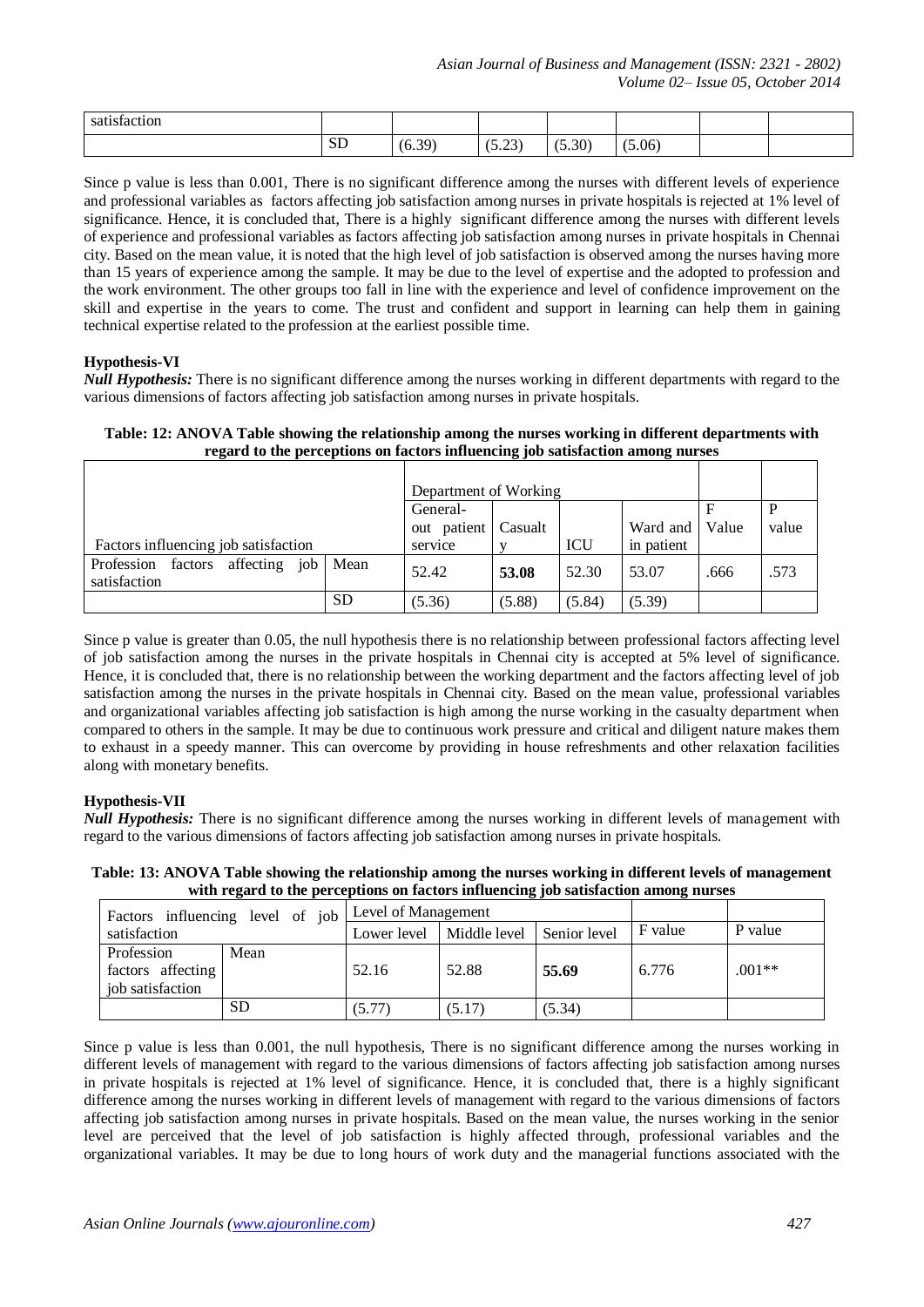employment and execution control. The measures like computerized monitoring and the communication gadgets to give instructions to different locations and department from the office can help them in improving the level of job satisfaction.

#### **Hypothesis-VIII**

*Null Hypothesis:* There is no significant difference among the nurses with different levels of job satisfaction and with regard to the various dimensions of factors affecting job satisfaction among nurses in private hospitals.

**Table: 14: ANOVA Table showing the relationship among the nurses** with different levels of job satisfaction and **the perceptions on factors influencing job satisfaction among nurses**

|                                    |                 | Level of job satisfaction in the present job | F value   | P value |           |
|------------------------------------|-----------------|----------------------------------------------|-----------|---------|-----------|
| <b>Dimensions</b><br>factors<br>of | Satisfied<br>to | Moderately                                   | Highly    |         |           |
| influencing job satisfaction       | some extent     | Satisfied                                    | Satisfied |         |           |
| Profession<br>Mean                 |                 |                                              |           |         |           |
| factors affecting                  | 49.50           | 54.32                                        | 57.45     | 123.210 | $0.000**$ |
| job satisfaction                   |                 |                                              |           |         |           |
| <b>SD</b>                          | (5.19)          | (4.34)                                       | (3.47)    |         |           |

Since p value is less than 0.001, the null hypothesis, There is no significant difference among the nurses with different levels of job satisfaction and with regard to the various dimensions of factors affecting job satisfaction among nurses in private hospitals is rejected at 1% level of significance. Hence, it is concluded that, there is a highly significant difference among the nurses with different levels of job satisfaction and with regard to the various dimensions of factors affecting job satisfaction among nurses in private hospitals. Based on the mean value, the high level of job satisfaction is observed among the nurses working in the private hospitals in the dimensions of professional variables and the organizational variables among the sample hospitals in the city. The same trend needs to be continued for the effective and quality services to the patients and there by increased level of brand loyalty and related financial benefits to the hospitals.

# **4. SUMMARY AND CONCLUSION**

The study reveals that, the professional factors influencing the level of job satisfaction along with the mean scores and the weightage s are as follows. The primary professional variables affecting the level of job satisfaction among the nurses working in private hospitals observed in the sample survey are, mutual communication among the peers with the mean score of 3.78, amount of autonomy with the mean score of 3.77, nature of work with the mean score of 3.74, role of immediate boss with the mean score of 3.78, self-expression with the mean scores of 3.95, financial security with the mean score of 3.92 and job security with the mean score of 3.78 respectively. The inferential statistical analysis, finds that there is no significant relationship between the type of employment, department of working and the level of job satisfaction among the nurses working in the private hospitals in the sample area. In all other cases, the job satisfaction is having highly significant relationship with the demographical variables used in the study. Hence, it is necessary to create professional environment and positive motivated measures to enhance the satisfaction of the nurses and there by a customer satisfaction through quality services in the hospitals.

#### **5. REFERENCES**

- Agho AO, Mueller CW, Price JL. Determinants of employee job satisfaction: an empirical test of a causal model. Hum Relations. 1993;46(8):1007-1027.
- Blegen, M. A. (1993). Nurses' job satisfaction: a meta-analysis of related variables. Nursing Research, 42(1), 36-41.
- Buchan, J (2004): Commentary. Nurse workforce planning in the UK: policies and impact. Journal o f Nursing Management 12:388-392.
- Dawes, (2004), "Job satisfaction", In M. Hersen & J.C. Thomas (Eds.) Comprehensive Handbook of Psychological Assessment: Vol. 4, pp: 470-481. Hoboken, N.J.: John Wiley & Sons.
- Ewen, R.B. (1964). Some determinants of job satisfaction: A study of the generalisability of Herzberg's theory. Journal of Applied Psychology, 48, 161-163.
- Felce, D., & Perry, J. (1995). Quality of life: Its definition and measurement. Research in Developmental Disabilities, 16, 51-74.
- Fried, Y., & Ferris, G.R. (1987). The validity of the Job Characteristics Model: A review and meta-analysis. Personnel Psychology, 40, 287-322.
- Ganster, D.C., & Fusilier, M.R. (1989), Control in the workplace, In C.L. Cooper., & I. Robertson (Eds.) International Review of Industrial and Organizational Psychology. (pp. 235-280). London: John Wiley